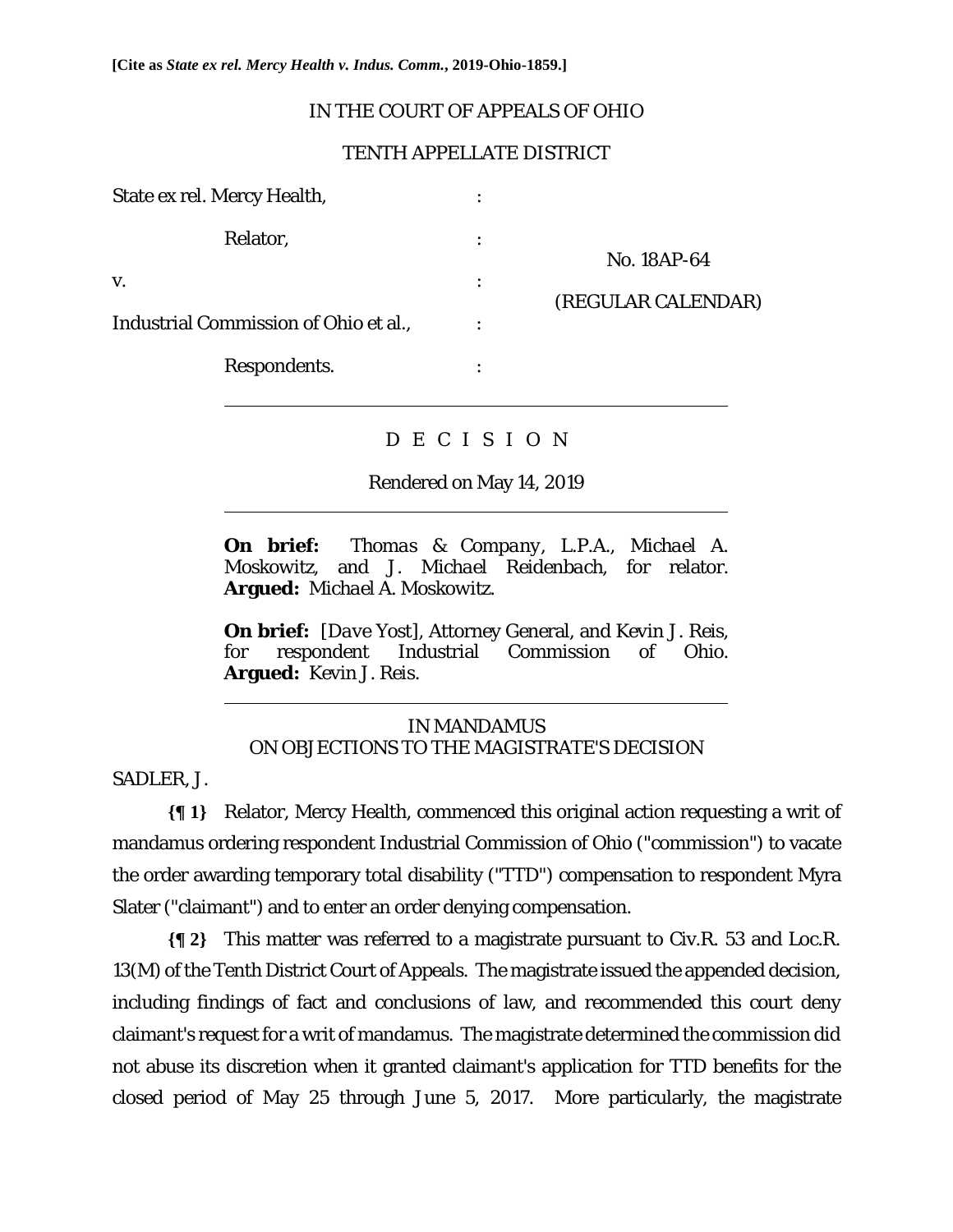determined that in the absence of a detailed written offer of suitable light duty work, it was impossible for the commission to determine whether relator's oral light duty job offer met the claimant's work restrictions set forth in the May 25, 2017 Medco-14.

**{¶ 3}** Relator has enumerated four objections as follows:

[1.] The Magistrate's Decision is inconsistent with her own Findings of Fact.

[2.] The Magistrate erred by finding that there was nothing in the record to indicate whether the verbal light duty job offer complied with the restrictions contained in the May 25, 2017 Medco-14.

[3.] The Magistrate's Decision applies the wrong legal standard regarding verbal light duty job offers.

[4.] The Magistrate erred in holding that the matter should not be remanded to the Industrial Commission for further hearings on the adequacy of the verbal light duty job offer.

**{¶ 4}** In relator's first objection, relator contends the magistrate accepted as fact each of the quoted averments in the affidavit of relator's Employee Health Nurse Kathy Tracy, including the assertion the written job offer she sent to claimant on June 2, 2017 describes the same light duty position with the same restrictions and limitations as the job offer Tracy orally made to claimant on May 22, 2017. Our review of finding of fact number four in the magistrate's decision reveals the magistrate found only that Tracy submitted the affidavit, and the affidavit contained the quoted averments. The magistrate did not find the oral offer of employment described the same position claimant ultimately accepted when she returned to work on June 6, 2017. Accordingly, relator's first objection is without merit and is overruled.

**{¶ 5}** In relator's second objection, relator contends the magistrate erred by finding there was nothing in the record to indicate whether the oral light duty job offer complied with the restrictions contained in the May 25, 2017 Medco-14. We agree with relator.

**{¶ 6}** As set forth in connection with relator's first objection, Tracy's affidavit, if believed, supports a finding that the oral offer of employment made to claimant on May 22, 2017 describes the same position claimant ultimately accepted when she returned to work on June 6, 2017. There is no dispute the written job offer complied with the restrictions contained in the May 25, 2017 Medco-14. Consequently, there is evidence in the record to support a finding that claimant failed to return to work on May 25, 2017, even though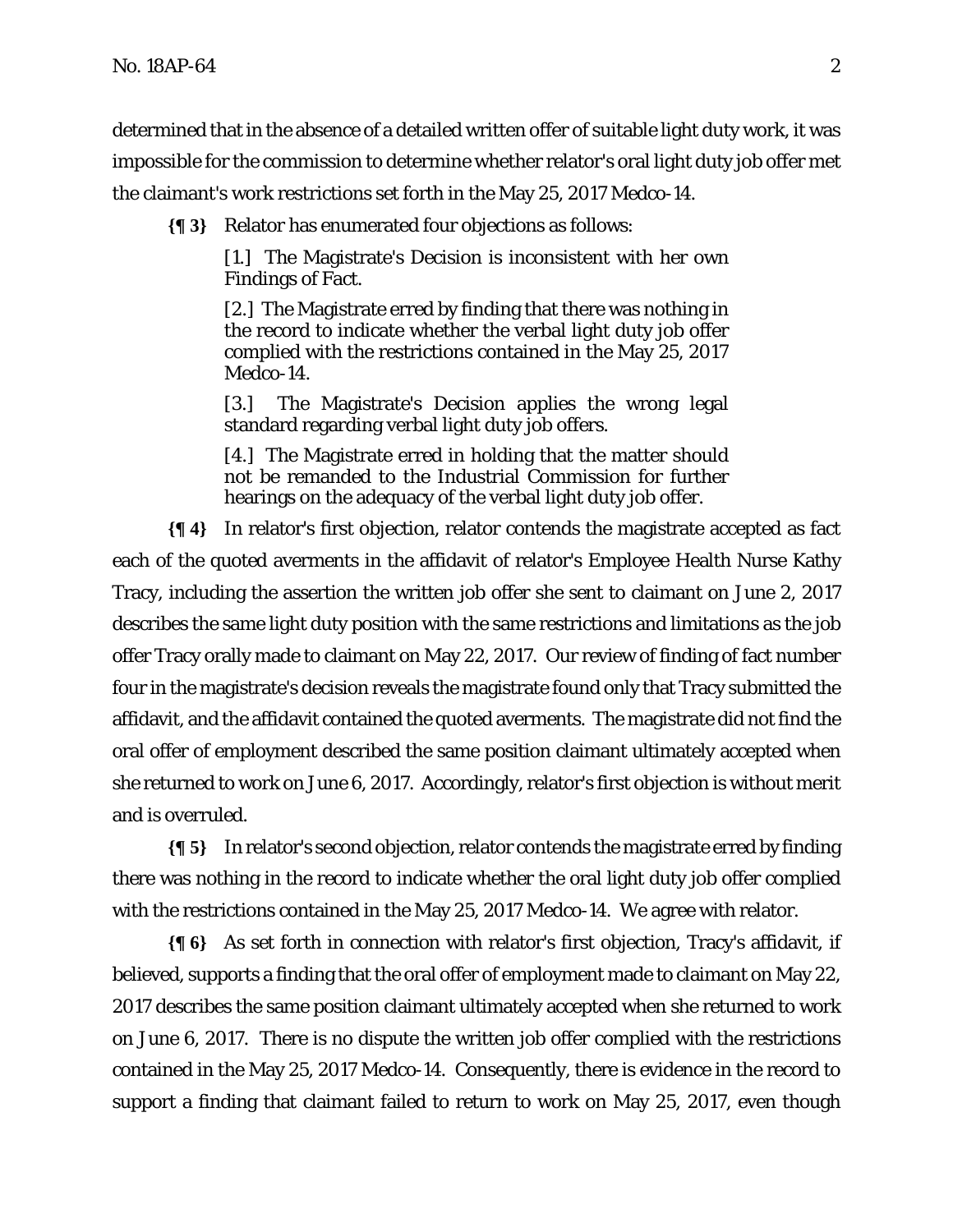relator had made an oral light duty job offer within claimant's physical capabilities. Accordingly, we sustain relator's second objection.

**{¶ 7}** In relator's third objection, relator contends the magistrate applied the wrong legal standard regarding oral light duty job offers. We agree.

**{¶ 8}** R.C. 4123.56(A) pertaining to TTD benefits states, in relevant part, that "payment shall not be made for the period when \* \* \* an employee's treating physician has made a written statement that the employee is capable of returning to the employee's former position of employment, when work within the physical capabilities of the employee is made available by the employer or another employer."

**{¶ 9}** Ohio Adm.Code 4121-3-32(A)(6) defines a "[j]ob offer" as follows:

"Job offer" means a proposal, made in good faith, of suitable employment within a reasonable proximity of the injured worker's residence. If the injured worker refuses an oral job offer and the employer intends to initiate proceedings to terminate temporary total disability compensation, the employer must give the injured worker a written job offer at least forty-eight hours prior to initiating proceedings. The written job offer shall identify the position offered and shall include a description of the duties required of the position and clearly specify the physical demands of the job. *If the employer files a motion with the industrial commission to terminate payment of compensation, a copy of the written offer must accompany the employer's initial filing.*

(Emphasis added.)

**{¶ 10}** R.C. 4123.56(A) does not distinguish between oral job offers and written job offers. Ohio Adm.Code 4121-3-32(A)(6) permits the employer to make an oral job offer but requires an employer to submit a written job offer when the claimant refuses the oral job offer and the employer seeks to terminate TTD benefits previously granted. Both the district hearing officer and the staff hearing officer acknowledged that an employer is not required to provide a written job offer in order to challenge the claimant's initial application for TTD benefits. Yet the commission refused to consider the merit of the oral light duty job offer made to claimant on May 22, 2017.

**{¶ 11}** The magistrate found "relater correctly asserts that a written job offer was not necessary." (Mag.'s Decision at ¶ 49.) Nevertheless, the magistrate, relying on *State ex rel. NIFCO v. Woods*, 10th Dist. No. 02AP-1095, 2003-Ohio-6468, and *State ex rel. Coxson v. Dairy Mart Stores of Ohio, Inc.*, 90 Ohio St.3d 428 (2000), concluded it was impossible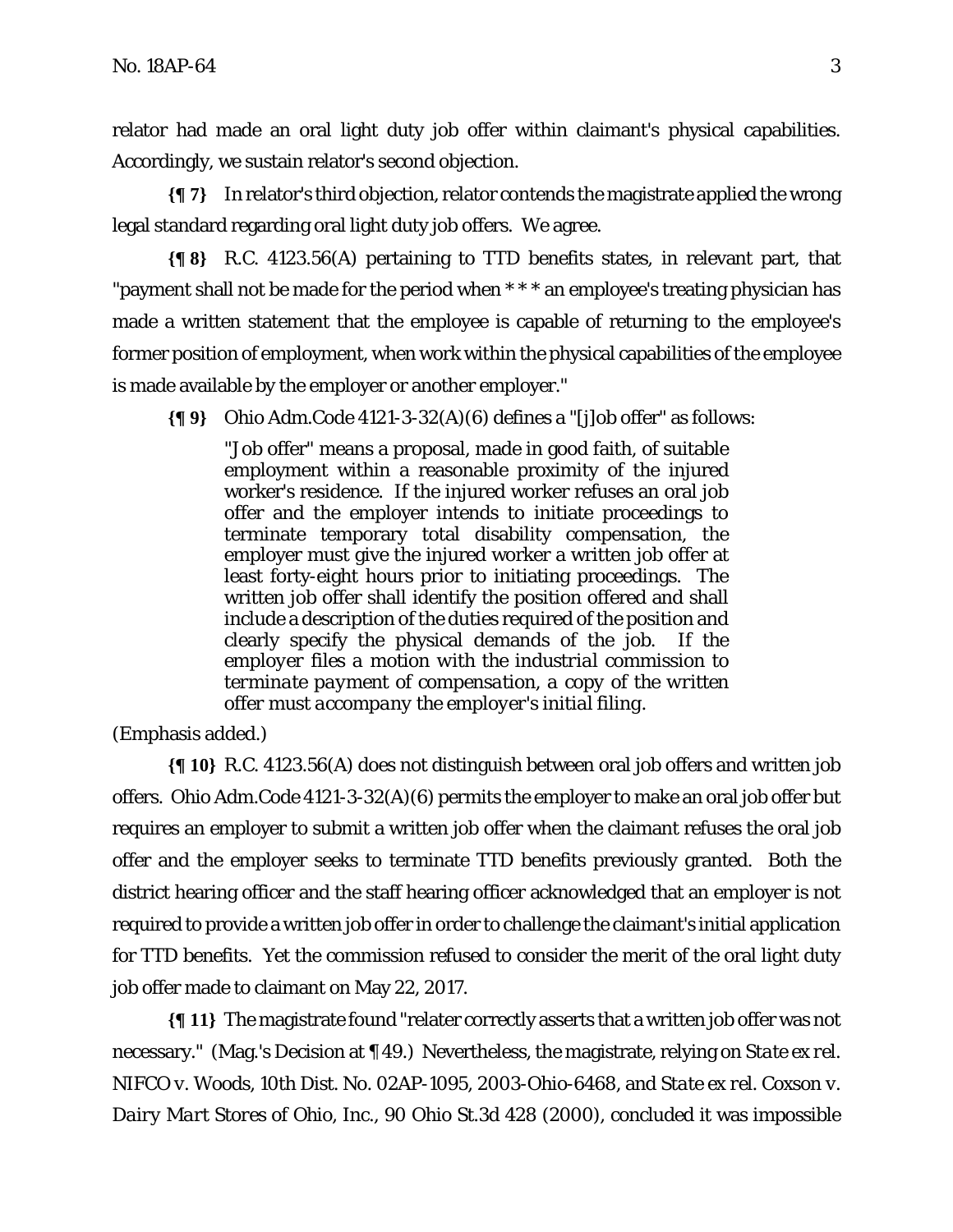for the commission to determine whether or not the oral light duty job offer complied with the restrictions in the May 25, 2017 Medco-14. We disagree with the magistrate that *NIFCO* and *Coxson* require the conclusion that "neither the commission nor this court can review the verbal offer of employment made to claimant." (Mag.'s Decision at ¶ 58.)

**{¶ 12}** *NIFCO* was a case arising under Ohio Adm.Code 4121-3-32(A)(6), as the employer in that case sought to justify its termination of claimant's employment and a corresponding cessation of TTD benefits on the grounds claimant failed to return to work after the employer made the oral offer of suitable, light duty employment. Under such circumstances, we held Ohio Adm.Code 4121-3-32(A)(6) barred the employer's "attempt to use evidence of a verbal job offer to, in effect, justify its ultimate termination of employment and finding that the termination is voluntary so as to preclude the payment of TTD compensation." *Id*. at ¶ 18. We did not hold in *NIFCO* that a written job offer was required because neither the commission nor this court can review the verbal offer of employment made to claimant. Moreover, *NIFCO* is clearly distinguishable in that the claimant in *NIFCO* had been receiving TTD benefits at the time the employer terminated claimant's employment, whereas claimant's application for TTD benefits in this case had yet to be granted. Ohio Adm.Code 4121-3-32(A)(6) applies only where the employer seeks to terminate TTD benefits previously granted.

**{¶ 13}** Similarly, in *Coxson*, the commission refused to reinstate the claimant's TTD benefits on finding she had refused her employer's written offers of light duty employment. The *Coxson* court held the letters offering employment could not be considered offers of suitable employment because (1) the letters did not identify the position offered or describe its duties, and (2) some of the terms used by the employer in its letters were ambiguous or vague. Specifically, the court found the employer's job offer misstated the restrictions of the claimant's treating physician who had authorized the claimant's return to light duty work.

**{¶ 14}** The *Coxson* court rejected the employer's position that any deficiency with the letters was cured by its written promise to "work with the physician to modify jobs within given restrictions or limitations." *Id*. at 433. The court stated:

> The difficulty with accepting this argument is that it essentially legitimizes any job offer--no matter how inappropriate--under the guide of later modification. As noted previously, if a job offer is to be sufficient to stop [total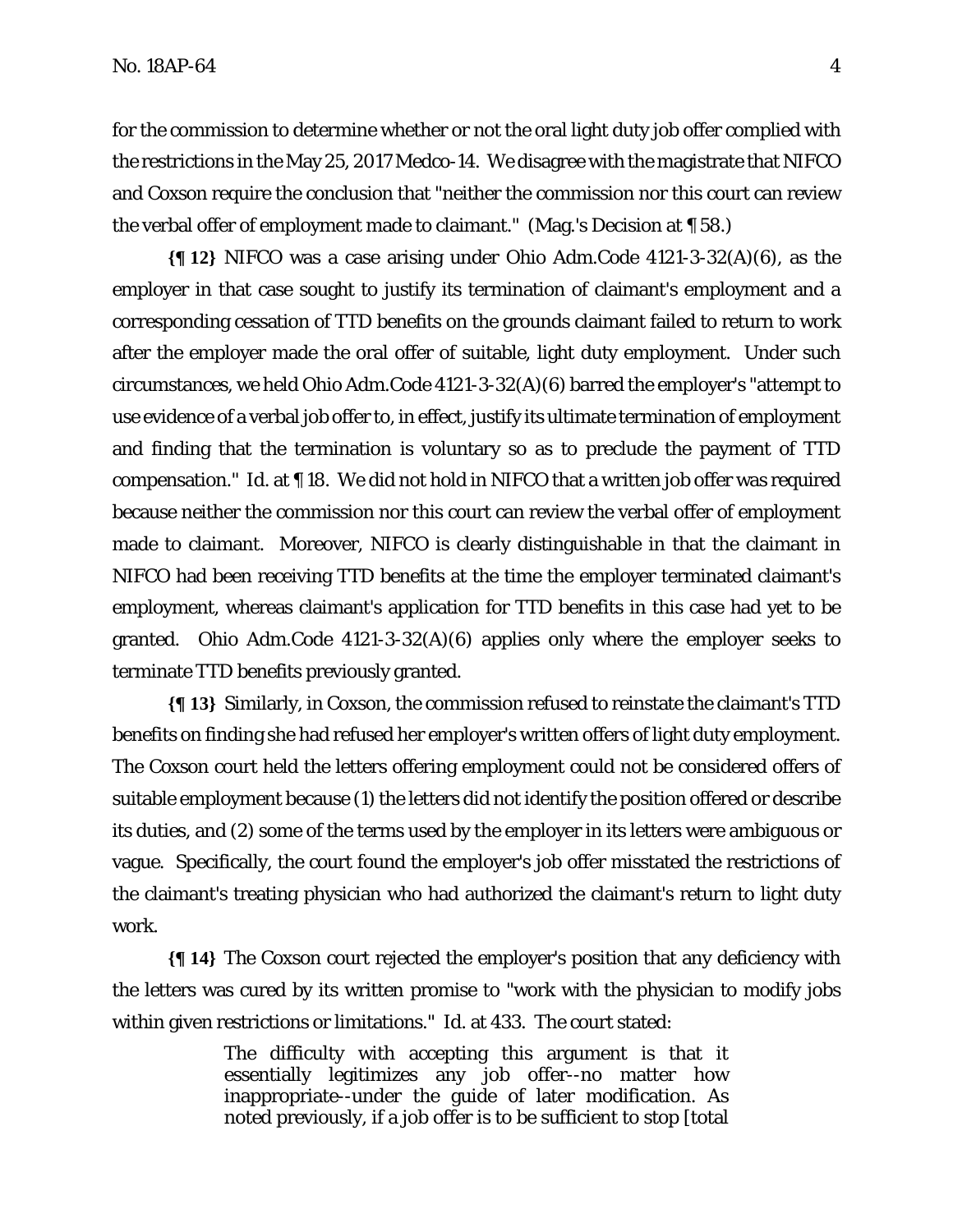disability compensation], it must be clear that the job is indeed within claimant's restrictions.

*Id*.

**{¶ 15}** The Supreme Court of Ohio also agreed with this court that the case needed to be remanded to the commission for further consideration of the suitability of the written job offers. *Id*.

**{¶ 16}** Because *Coxson* did not involve an oral job offer, the *Coxson* case does not support the magistrate's conclusion that oral job offers are "impossible for the commission to review and determine whether or not the offer was for work within the injured worker's restrictions." (Mag.'s Decision at ¶ 57.) Accordingly, we agree with relator that the magistrate applied an incorrect legal standard in determining the impact of the May 22, 2017 oral light duty job offer on claimant's TTD application.

**{¶ 17}** The magistrate's decision provides, in relevant part, as follows:

As can be seen from the above cases, when employers do not provide injured workers with written offers of alleged suitable employment which are specific in terms of responsibilities and restrictions, it is difficult for injured workers to make an assessment. Further, *when those offers are verbal only, it is impossible for the commission to review and determine whether or not the offer was for work within the injured worker's restrictions*.

*Here, neither the commission nor this court can review the verbal offer of employment made to claimant*.

(Emphasis added.) (Mag.'s Decision at ¶ 57-58.)

**{¶ 18}** "It is the duty of the Industrial Commission to decide all questions of fact within its jurisdiction." *State ex rel. Coen v. Indus. Comm*., 126 Ohio St. 550, 552 (1933). "Questions of credibility and the weight to be given evidence are clearly within the commission's discretionary powers of fact finding." *State ex rel. Teece v. Indus. Comm*., 68 Ohio St.2d 165, 169 (1981). Because it is the duty of the commission to decide all questions of fact related to claimant's TTD application, we believe the commission had an obligation to determine, in the first instance, whether or not relator made an oral offer of suitable, light duty employment to claimant on May 22, 2017. The commission acknowledged relator made an oral job offer on May 22, 2017 but made no finding whether that job offer fit within the restrictions set out in the May 25, 2017 Medco-14. As stated in connection with our ruling on relator's second objection, Tracy's affidavit, if believed, permits an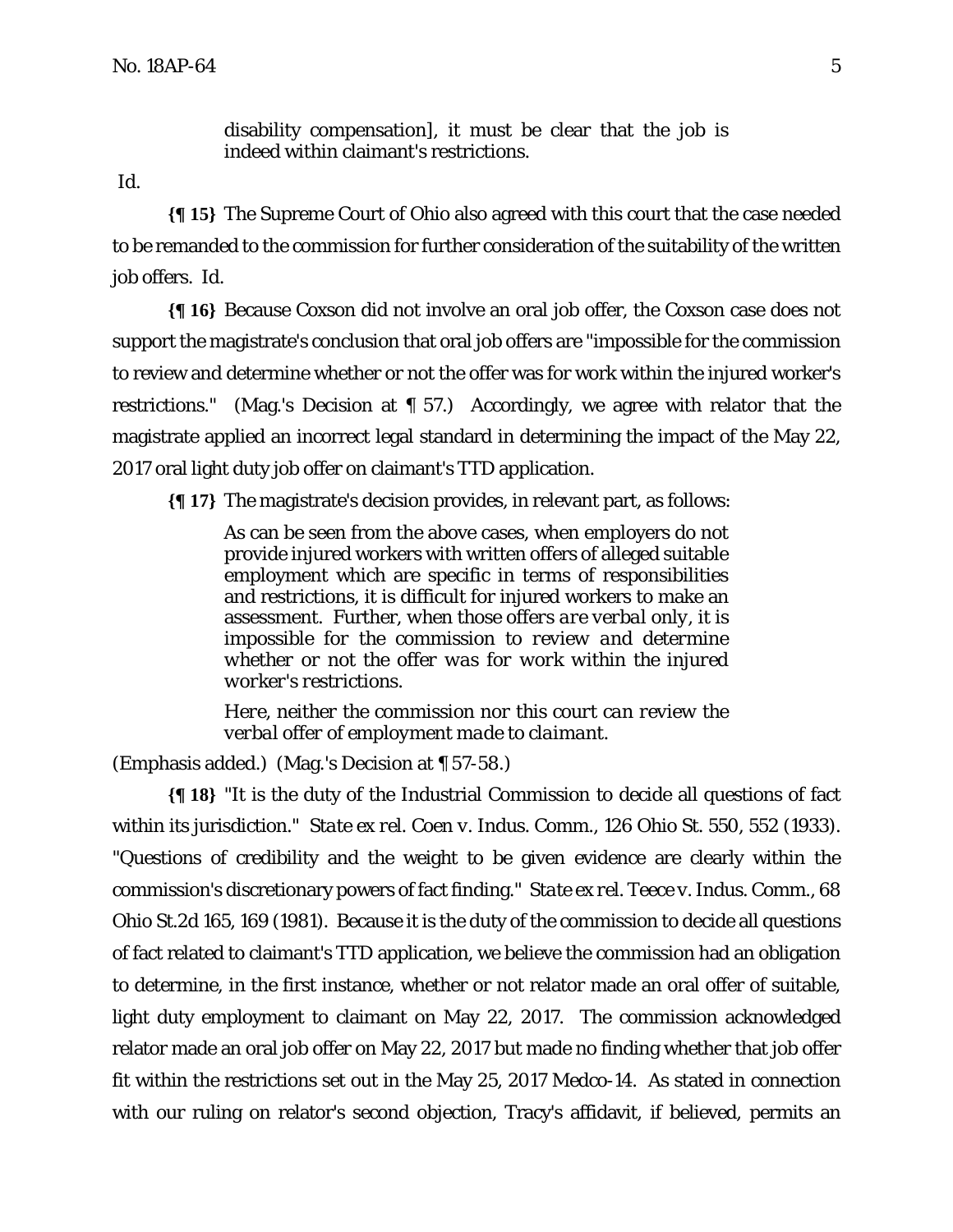<u>.</u>

inference that it did fit within the restrictions. By concluding it was impossible for the commission to make a factual determination whether or not the oral light duty job offer was within the injured worker's physical capabilities, the magistrate usurped the commission's factfinding authority.

**{¶ 19}** Relator further contends, in its third objection, the magistrate failed to consider the effect of claimant's reported acceptance of the oral light duty job offer on her TTD application. We agree.

**{¶ 20}** Relator maintains "it is undisputed that [claimant] accepted the [oral] light duty job offer." (Relator's Objs. at 12.) Relator argues, pursuant to *State ex rel. Adkins v. Indus. Comm*., 10th Dist. No. 07AP-975, 2008-Ohio-4260, claimant abandoned her employment when she accepted relator's May 22, 2017 oral job offer and then failed to report to work on May 25, 2017 as agreed. Relator further contends, pursuant to *Adkins*, claimant's acceptance of the oral light duty job offer precludes her from now claiming the job offer did not meet the specificity requirements of *Coxson*. Respondent's brief counters claimant "did not/could not accept the [oral] offer (did not report to work) because she was in pain, still treating, and/or she was not sure that the light duty job was within the limitations imposed by her treating physicians." (Respondent's Memo. in Opp. at 2.)

**{¶ 21}** In *Adkins*, the injured claimant, Adkins, accepted a written offer of light duty work but did not report as agreed. Adkins was fired for violating her employer's attendance policy, and the commission denied her subsequent request for TTD compensation on the grounds that her failure to report to work constituted voluntary abandonment of her job. This court held that once Adkins accepted the light duty position, she was required to adhere to her employer's absenteeism policy and violating the policy was a voluntary abandonment of employment. In rejecting Adkins' argument that the oral job offer was not suitable because it did not meet the *Coxson* specificity requirements, we adopted the following conclusion of the magistrate: "[T]he undisputed evidence in the record leads to the conclusion that relator accepted the job offer. Acceptance of the job offer precludes a challenge that the offer was insufficient." *Adkins* at ¶ 59.1

<sup>1</sup> The Supreme Court followed *Adkins* in *State ex rel. Jacobs v. Indus. Comm*., 139 Ohio St.3d 86, 2014-Ohio-1560.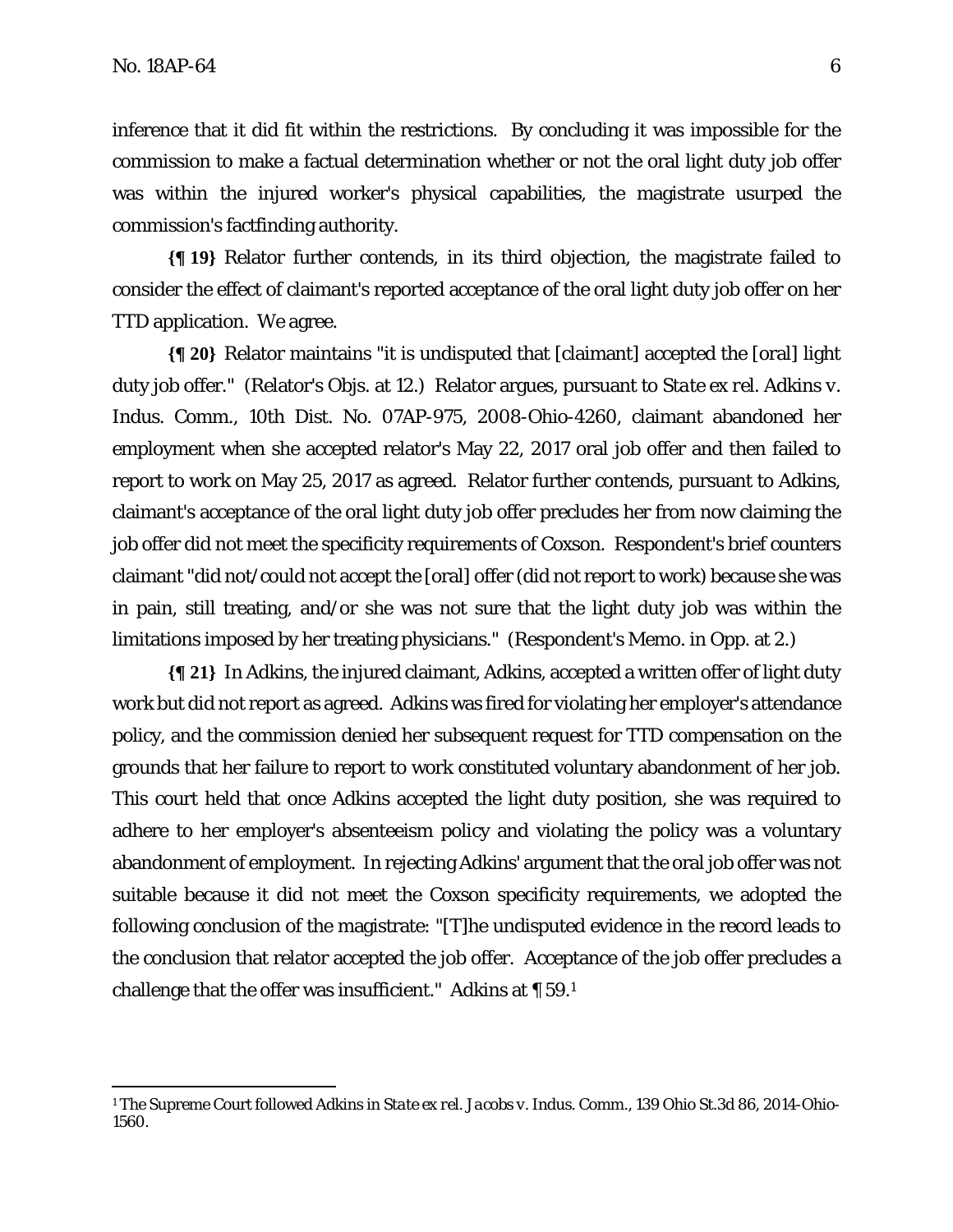**{¶ 22}** In our view, relator raised a potentially meritorious argument in proceedings before the commission that claimant's failure to return to work after accepting the oral light duty job offer precluded claimant from receiving TTD benefits for the closed period of May 25 through June 5, 2017. The *Adkins* case supports that argument, but neither the commission nor the magistrate considered it. Accordingly, we sustain relator's third assignment of error.

**{¶ 23}** In relator's fourth objection, relator argues the magistrate erred by refusing to remand this matter to the commission for further consideration of the oral light duty job offer. We agree.

**{¶ 24}** As we concluded in resolving relator's third objection, there are potentially dispositive legal and factual issues that were not considered by the commission including the determination whether claimant accepted the oral offer of light duty employment made to her on May 22, 2017 and whether the oral job offer met the specificity requirements of *Coxson*. A resolution of these factual issues by the commission is necessary to determine the validity of the oral light duty job offer of May 22, 2017 and the impact the oral job offer may have on claimant's entitlement to TTD compensation for the closed period of May 25 to June 5, 2017. Accordingly, we sustain relator's fourth objection, and we shall remand this matter to the commission for further consideration of the validity and effect of the oral job offer.

**{¶ 25}** Following an independent review of the magistrate's decision and the objections filed by relator, we overrule relator's first objection, but we sustain relator's second, third, and fourth objections. For the reasons set forth herein, we issue a writ of mandamus ordering the commission to vacate its order awarding TTD compensation to claimant, and we remand this matter to the commission for further proceedings in accordance with this decision.

> *Objections overruled in part, sustained in part*; *writ of mandamus granted.*

DORRIAN and LUPER SCHUSTER, JJ., concur.

\_\_\_\_\_\_\_\_\_\_\_\_\_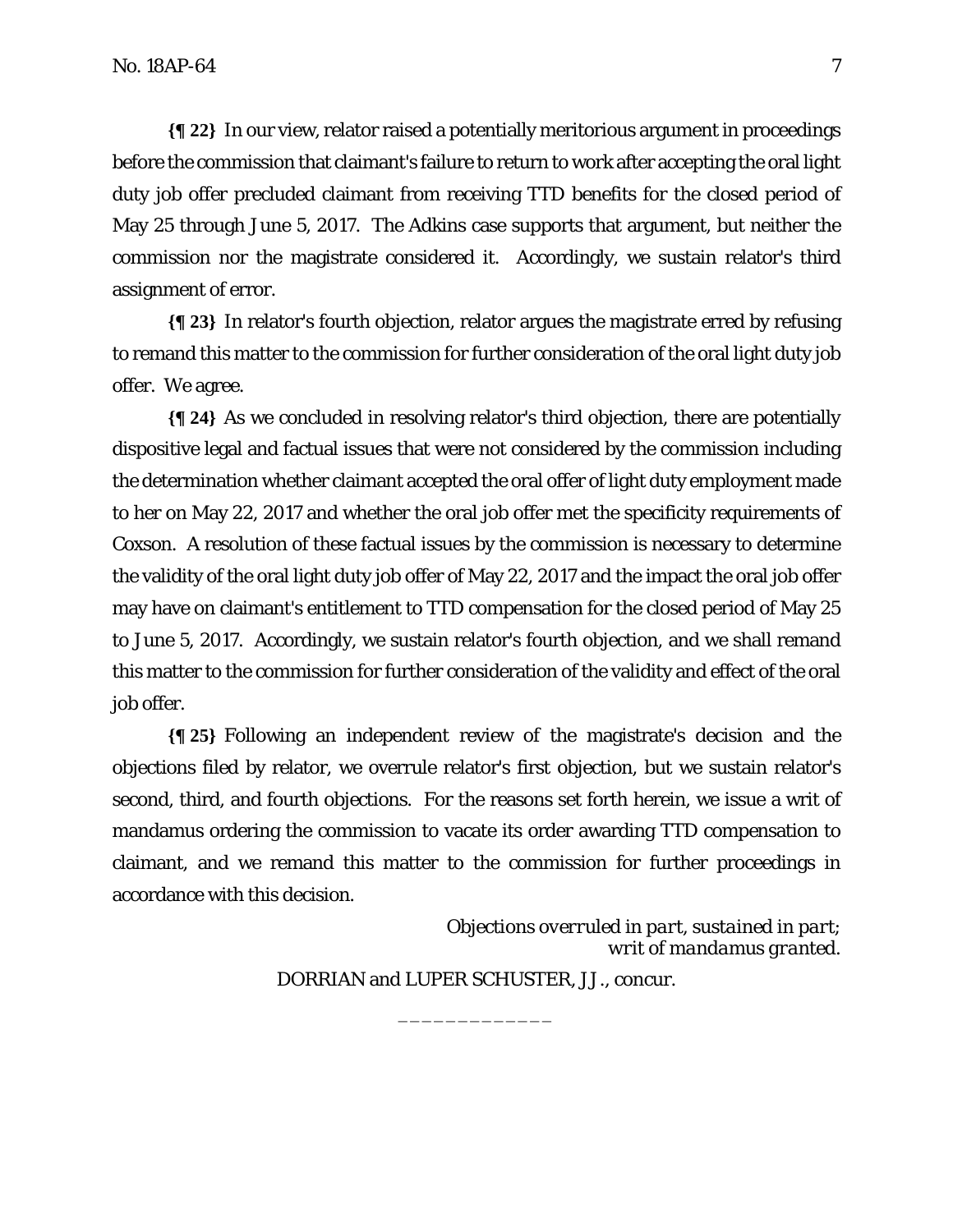$\overline{a}$ 

 $\overline{a}$ 

## **A P P E N D I X**

IN THE COURT OF APPEALS OF OHIO

## TENTH APPELLATE DISTRICT

| The State ex rel.<br><b>Mercy Health,</b> |                         |
|-------------------------------------------|-------------------------|
| Relator,                                  |                         |
| V.                                        | No. 18AP-64<br>٠        |
| Industrial Commission of Ohio et al.,     | (REGULAR CALENDAR)<br>٠ |
| Respondents.                              | ٠                       |
|                                           |                         |

# MAGISTRATE'S DECISION

Rendered on November 2, 2018

*Thomas & Company, L.P.A., Michael A. Moskowitz,* and *J. Michael Reidenbach,* for relator.

*Michael DeWine,* Attorney General, and *Kevin J. Reis,* for respondent.

#### IN MANDAMUS

**{¶ 26}** Relator, Mercy Health, has filed this original action requesting this court issue a writ of mandamus ordering respondent Industrial Commission of Ohio ("commission") to vacate its order which awarded temporary total disability ("TTD") compensation to claimant, Myra Slater, and ordering the commission to find that she is not entitled to that compensation because relator had made a verbal offer of suitable employment.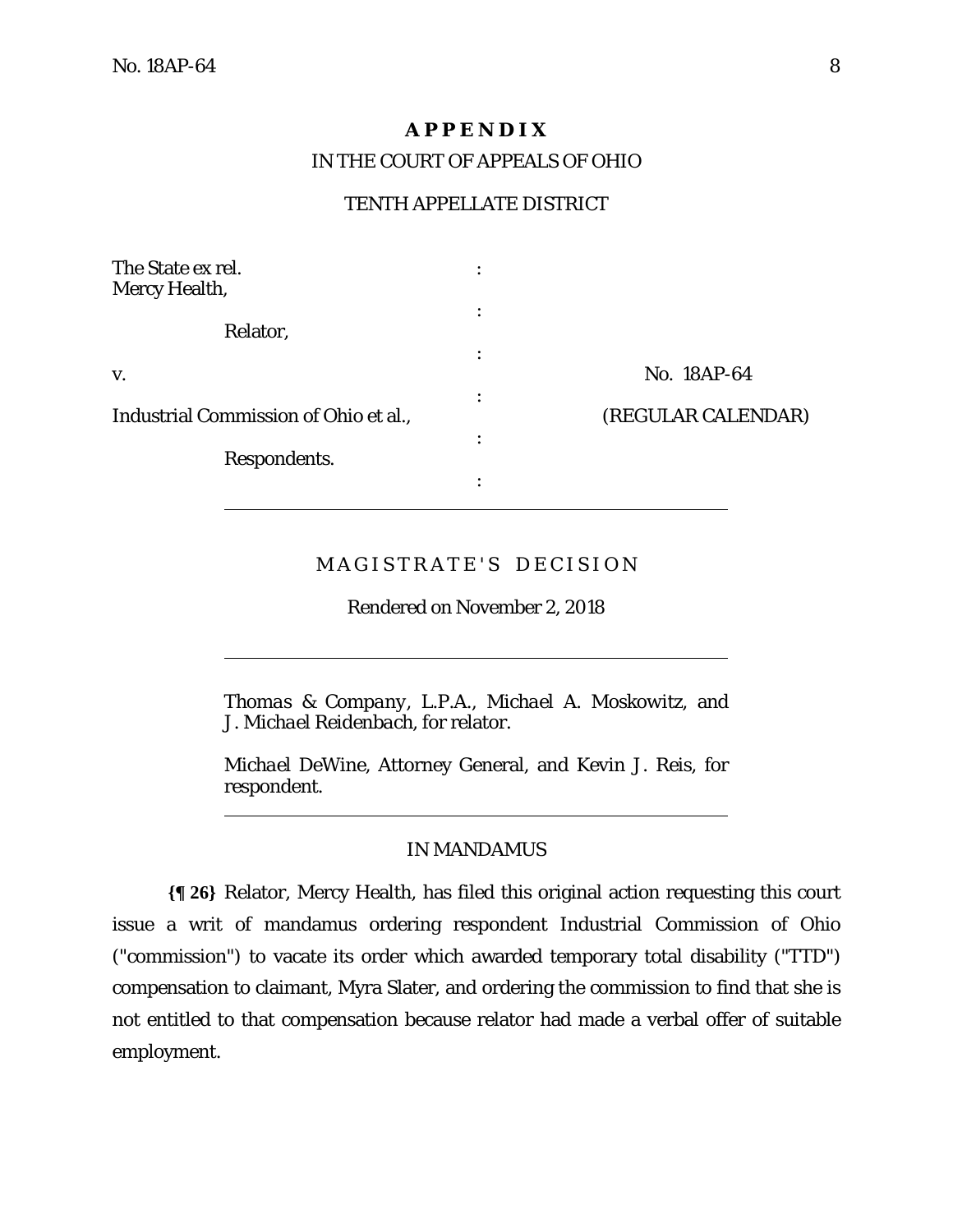#### Findings of Fact:

**{¶ 27}** 1. Claimant sustained a work-related injury on May 4, 2017 and her workers' compensation claim was originally allowed for the following conditions: "lumbar strain; left wrist strain."

**{¶ 28}** 2. Claimant began treating at Mercy Occupational Health and Urgent Care.

**{¶ 29}** 3. On May 18, 2017, Kimberly Murray, PA-C, completed a Physician's Report of Work Ability ("Medco-14") certifying that claimant could not return to her former position of employment but could return to available and appropriate work with restrictions as of May 18, 2017.

**{¶ 30}** 4. According to the affidavit of Kathy Tracy, an Employee Health Nurse for relator, she spoke with claimant regarding a light-duty position within her restrictions by telephone on May 22, 2017. Tracy indicates that claimant informed her that she had a doctor's appointment on May 25, 2017 and that she would come into work after that. The affidavit provides:

> [One] I am currently employed as an Employee Health Nurse by Mercy Health, ("Mercy"). I have knowledge of the facts contained within this Affidavit and am competent to testify thereto.

> [Two] As part of my duties as an Employee Health Nurse, I arrange light duty positions when an employee is on restrictions.

> [Three] On May 22, 2017, I spoke with Myra Slater by phone regarding a light duty position within her restrictions. Ms. Slater agreed to the position but asked that it not begin until Thursday May 25, 2017 due to multiple appointments she already had scheduled. I agreed to not begin the light duty position until Thursday May 25, 2017 and further agreed that she could begin on Thursday after her doctor's appointment that was scheduled for 11:00 a.m. on Thursday.

> [Four] On May 23, 2017, Ms. Slater called me with concerns about returning to work. I reviewed Mercy's transitional duty policy with her and reminded her that the light duty position would begin on Thursday May 25, 2017. Ms. Slater said she did not remember agreeing to Thursday because of her doctor's appointment but I reminded her that we had discussed it the day before and she was on the schedule. She stated that she had it written down at home and would check.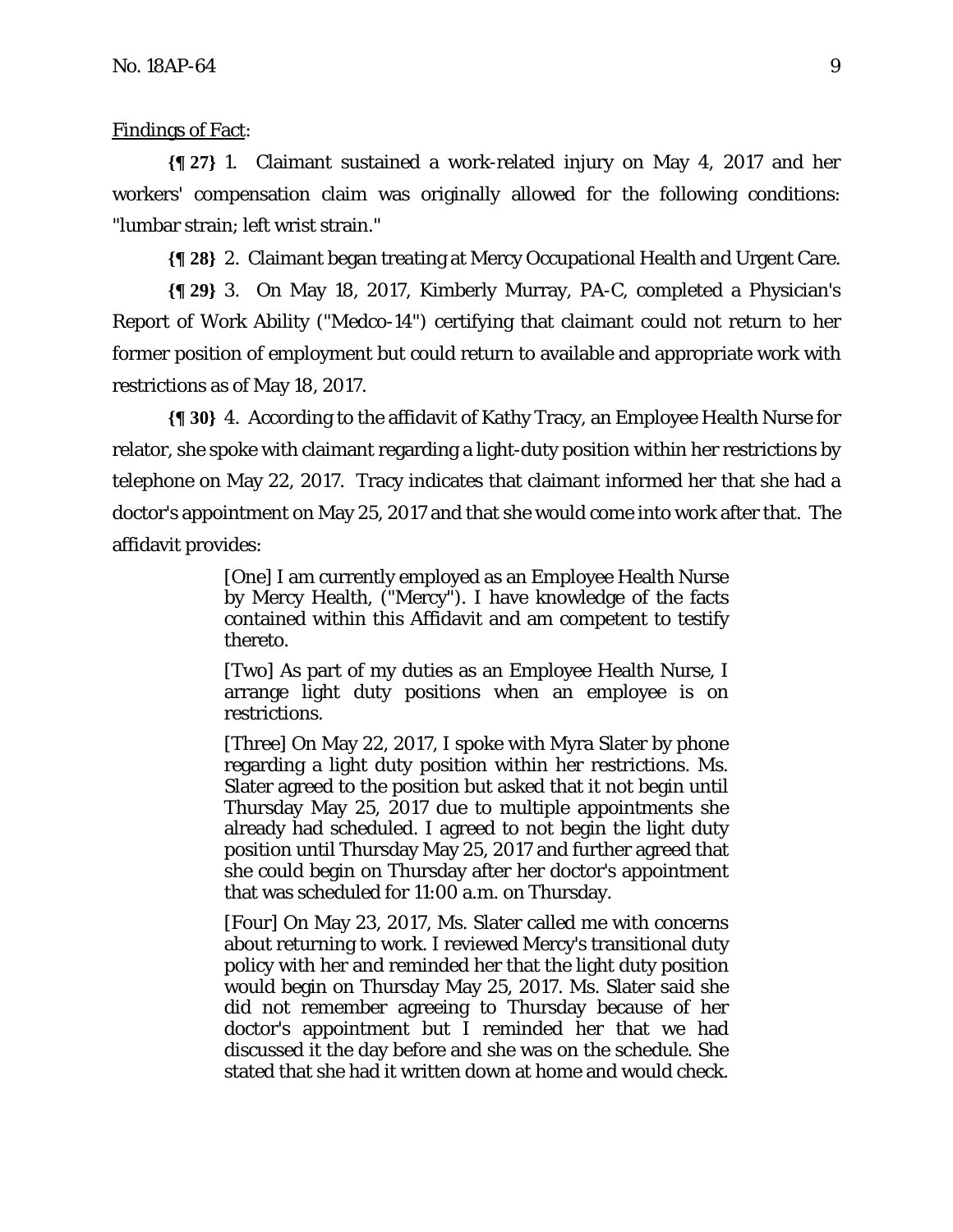[Five] On May 25, 2017, Ms. Slater called and said she needed to reschedule her training. I advised her that she was on the work schedule and she stated that she had taken pain medication and could not drive. I stated that her doctor released her with restrictions and that the light duty was within the restrictions, and that if she believed she could not work, she should discuss it with her doctor.

[Six] On May 26, 2017, Ms. Slater called and left me a voice message that she could not come in due to pain. I emailed her the light duty job agreement which includes a description of the light duty position.

[Seven] On May 30, 2017, I left Ms. Slater a voice message about starting the light duty position. She returned my call and said "I don't want that job and that my lawyer would be handling it."

[Eight] On June 2, 2017, I sent the light duty agreement to Ms. Slater by registered mail.

[Nine] On June 5, 2017, Ms. Slater called me to discuss the light duty position.

[Ten] On June 6, 2017, Ms. Slater returned to work in the light duty position that was originally offered and continues in that position.

**{¶ 31}** 5. On May 25, 2017, claimant treated with James R. Chaillet, Jr., M.D., with Mercy Occupational Health and Urgent Care. Dr. Chaillet completed a Medco-14 wherein he placed additional restrictions on claimant's ability to work indicating that she could perform sit down work only but sit, stand, or walk as needed for comfort, and further indicating that she would require 15 minute breaks every 2 hours as needed.

**{¶ 32}** 6. According to Tracy's affidavit, claimant telephoned her on May 25, 2017 indicating that her doctor had given her pain medicine and she could not drive into work.

**{¶ 33}** 7. On May 25, 2017, Tracy provided claimant with the following written job offer:

> On 05/04/2017, your physician released you to return to work in a temporary limited capacity with restrictions and restrictions were updated on 5/18/17 and 5/25/17 to state: Unable to lift with left arm. May lift up to 10 pounds with right arm. No pushing or pulling. No bending, lifting, twisting, squatting, kneeling or climbing. Sit/stand/walk as needed for comfort with 15 minute break every 2 hours. These restrictions began on 05/4/2107, were updated 5/18/17 and  $5/25/17$  and will be in effect until 06/08/2017 at which time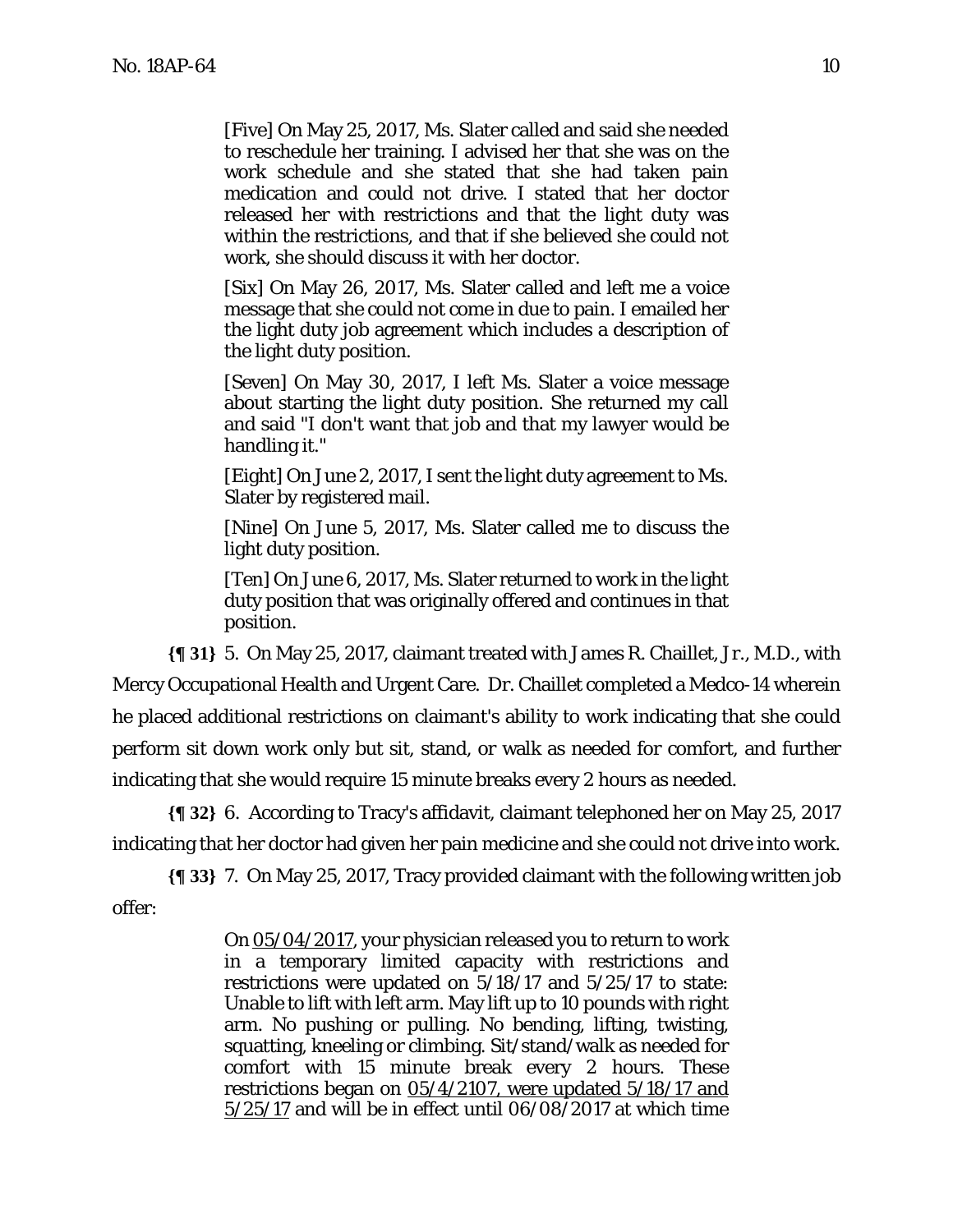employee health will need updated restrictions or a full duty release.

Work in quality department Assist with data entry Other duties as assigned within above restrictions

You are to return 5/25/2017 (start date is 6/6/17).

(Emphasis sic.)

**{¶ 34}** 8. Claimant accepted the written job offer and reported to work on June 6, 2017.

**{¶ 35}** 9. Thereafter, on June 27, 2017, claimant filed a C-86 motion requesting TTD compensation for the closed period May 25 through June 5, 2017.

**{¶ 36}** 10. Claimant's motion was heard before a district hearing officer ("DHO") on September 27, 2017. The DHO granted the request for the closed period of TTD compensation finding that claimant returned to work on June 6, 2017. The DHO relied on the May 18, 2017 Medco-14 from PA-C Murray, and the Medco-14 dated May 25, 2017 by Dr. Chaillet.

**{¶ 37}** At the hearing, the employer had argued that TTD compensation should be denied because relator had offered claimant a verbal job offer which was within her restrictions and, her failure to accept that offer and report to work precluded an award of TTD compensation. The DHO disagreed, stating:

> The District Hearing Officer notes the employer's argument that temporary total disability should be denied because the Injured Worker refused a valid light duty job offer. The Injured Worker argues that once a valid written light duty job offer was made that the Injured Worker accepted it and returned to work.

> The District Hearing Officer finds that Ohio Adm.Code 4121- 3-32(A)(6) defines "job offer" as follows: "Job offer" means a proposal, made in good faith, of suitable employment within a reasonable proximity of the Injured Worker's residence. If the Injured Worker refuses an oral job offer and the employer intends to initiate proceedings to terminate temporary total disability compensation, the employer must give the Injured Worker a written job offer at least forty-eight hours prior to initiating proceedings. If the Employer files a motion with the industrial commission to terminate payment of compensation, a copy of the written offer must accompany the employer's initial filing.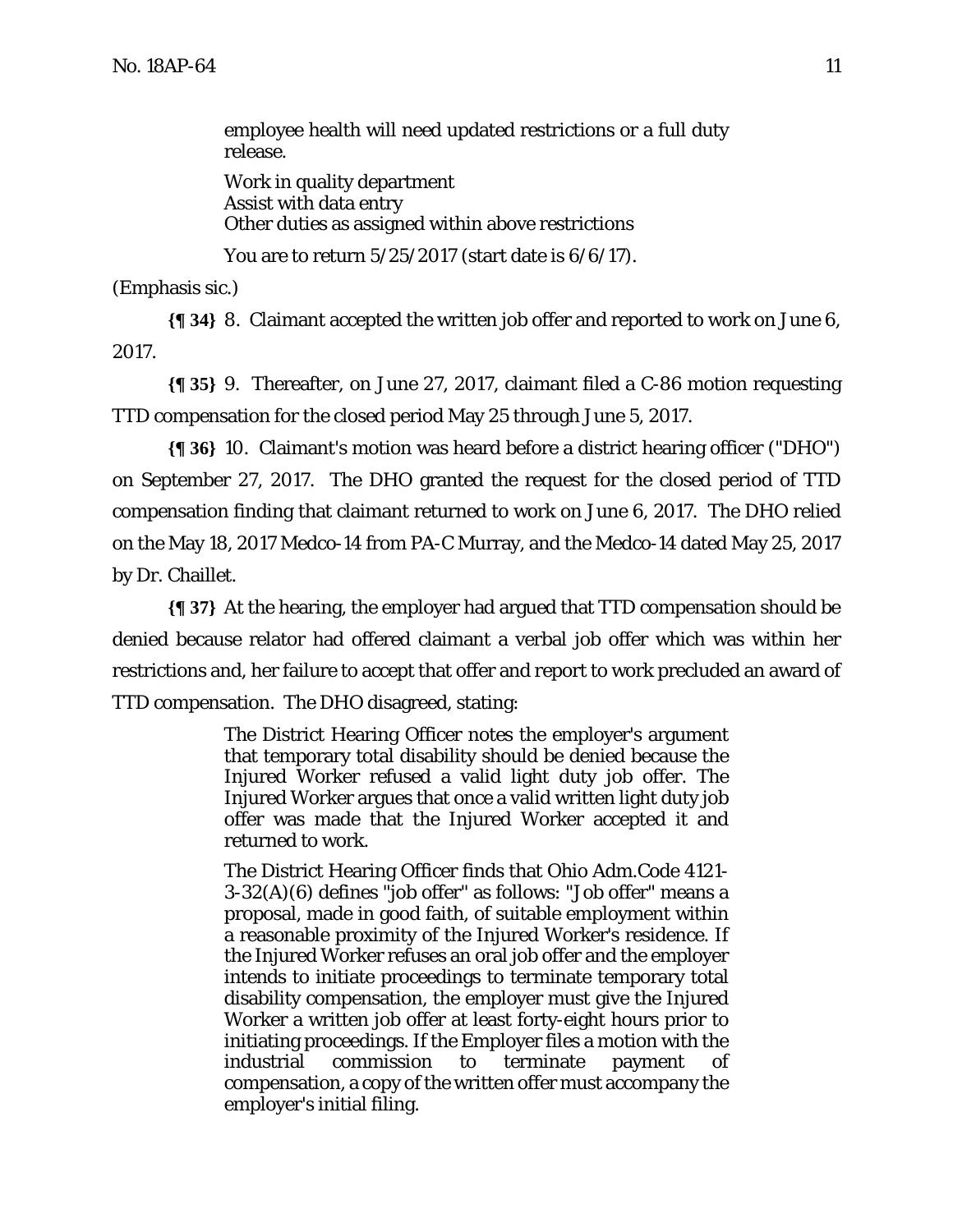In this case, the employer made a verbal light duty job offer. However, the Injured Worker did not return to work. The employer then sent a written light duty job offer and the Injured Worker returned to work. The District Hearing Officer finds that while a written light duty job offer is not necessarily required the employer cannot request termination of temporary total disability compensation until a valid written light duty job offer has been made and refused.

**{¶ 38}** 11. Relator appealed and the matter was heard before a staff hearing officer

("SHO") on November 8, 2017. The SHO vacated the prior DHO order yet still granted

the closed period of TTD compensation, stating:

The Staff Hearing Officer denies the Employer's argument that temporary total disability compensation should be denied because the Injured Worker refused a valid light duty job offer. The Staff Hearing Officer finds that the Employer made a verbal light duty job offer and the Injured Worker did not return to work. The Staff Hearing Officer finds that the Employer then sent a written light duty job offer and the Injured Worker returned to work. The Staff Hearing Officer finds that the Injured Worker received the written light duty job offer and returned to work on 06/06/2017. Therefore, the Staff Hearing Officer orders that the Injured Worker's request for temporary total disability compensation for the period of 05/25/2017 through 06/05/2017 is granted.

This order is based on the MEDCO-14 Physician's Report of Work Ability from Kimberly Murray, PA-C dated 05/18/2017, and James Chaillet, M.D., dated 05/25/2017.

**{¶ 39}** 12. Relator's appeal was refused by order of the commission mailed December 20, 2017.

**{¶ 40}** 13. Relator's request for reconsideration was denied by order of the commission mailed January 11, 2018.

**{¶ 41}** 14. Thereafter, relator filed the instant mandamus action in this court.

Conclusions of Law:

**{¶ 42}** For the reasons that follow, it is this magistrate's decision that this court should deny relator's request for a writ of mandamus.

**{¶ 43}** The Supreme Court of Ohio has set forth three requirements which must be met in establishing a right to a writ of mandamus: (1) that relator has a clear legal right to the relief prayed for; (2) that respondent is under a clear legal duty to perform the act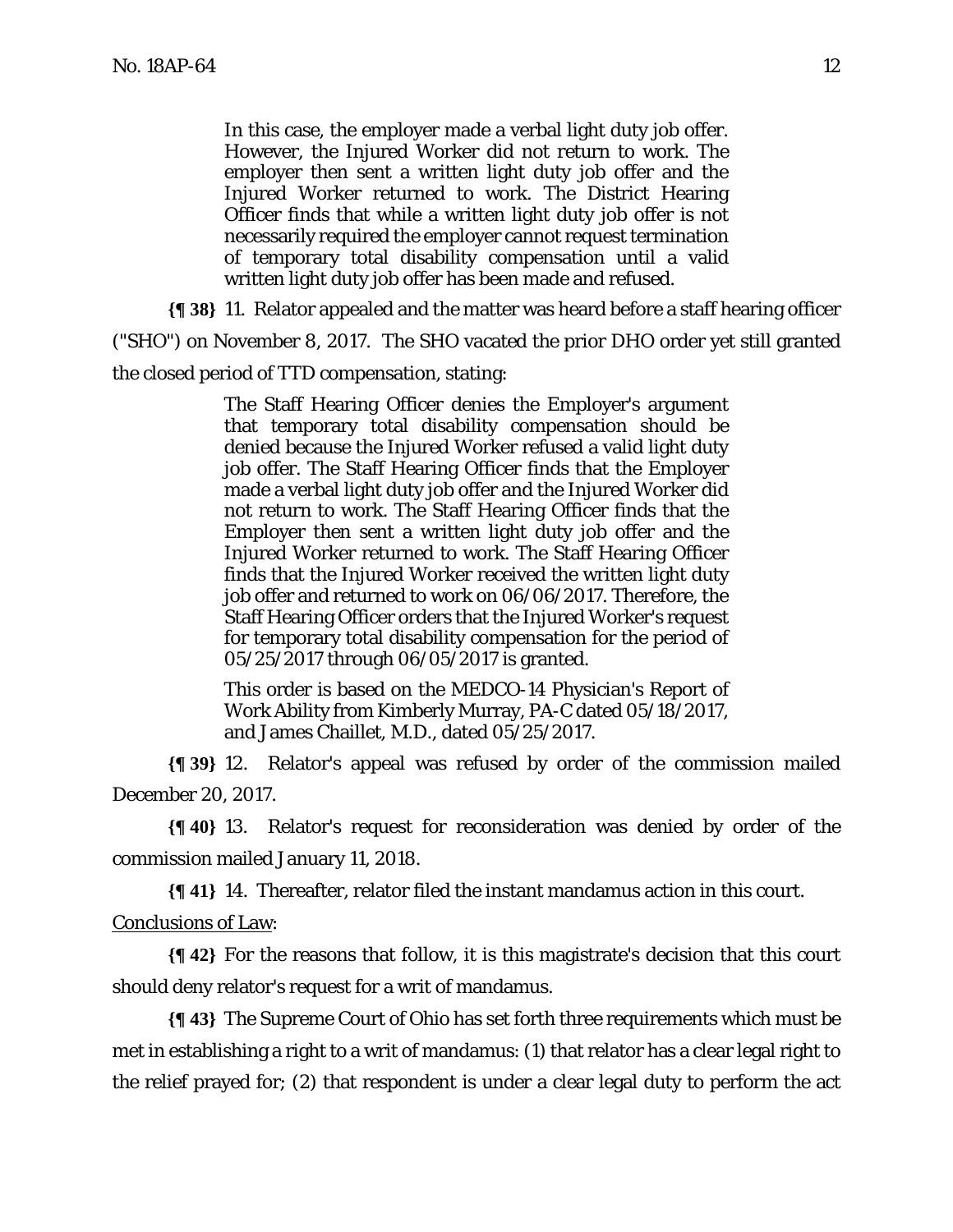requested; and (3) that relator has no plain and adequate remedy in the ordinary course of the law. *State ex rel. Berger v. McMonagle*, 6 Ohio St.3d 28 (1983).

**{¶ 44}** In order for this court to issue a writ of mandamus as a remedy from a determination of the commission, relator must show a clear legal right to the relief sought and that the commission has a clear legal duty to provide such relief. *State ex rel. Pressley v. Indus. Comm.*, 11 Ohio St.2d 141 (1967). A clear legal right to a writ of mandamus exists where the relator shows that the commission abused its discretion by entering an order which is not supported by any evidence in the record. *State ex rel. Elliott v. Indus. Comm.*, 26 Ohio St.3d 76 (1986). On the other hand, where the record contains some evidence to support the commission's findings, there has been no abuse of discretion and mandamus is not appropriate. *State ex rel. Lewis v. Diamond Foundry Co.*, 29 Ohio St.3d 56 (1987). Furthermore, questions of credibility and the weight to be given evidence are clearly within the discretion of the commission as fact finder. *State ex rel. Teece v. Indus. Comm.*, 68 Ohio St.2d 165 (1981).

**{¶ 45}** TTD compensation awarded pursuant to R.C. 4123.56 has been defined as compensation for wages lost where a claimant's injury prevents a return to the former position of employment. Upon that predicate, TTD compensation shall be paid to a claimant until one of four things occurs: (1) claimant has returned to work; (2) claimant's treating physician has made a written statement that claimant is able to return to the former position of employment; (3) when work within the physical capabilities of claimant is made available by the employer or another employer; or (4) claimant has reached maximum medical improvement. *See* R.C. 4123.56(A); *State ex rel. Ramirez v. Indus. Comm.*, 69 Ohio St.2d 630 (1982).

**{¶ 46}** R.C. 4123.56(A) provides that TTD compensation shall not be paid "when work within the physical capabilities of the employee is made available by the employer."

**{¶ 47}** Supplementing the statute, Ohio Adm.Code 4123-3-32(A) provides the following definitions:

> (3) "Suitable employment" means work which is within the employee's physical capabilities.

\* \* \*

(6) "Job offer" means a proposal, made in good faith, of suitable employment within a reasonable proximity of the injured worker's residence. If the injured worker refuses an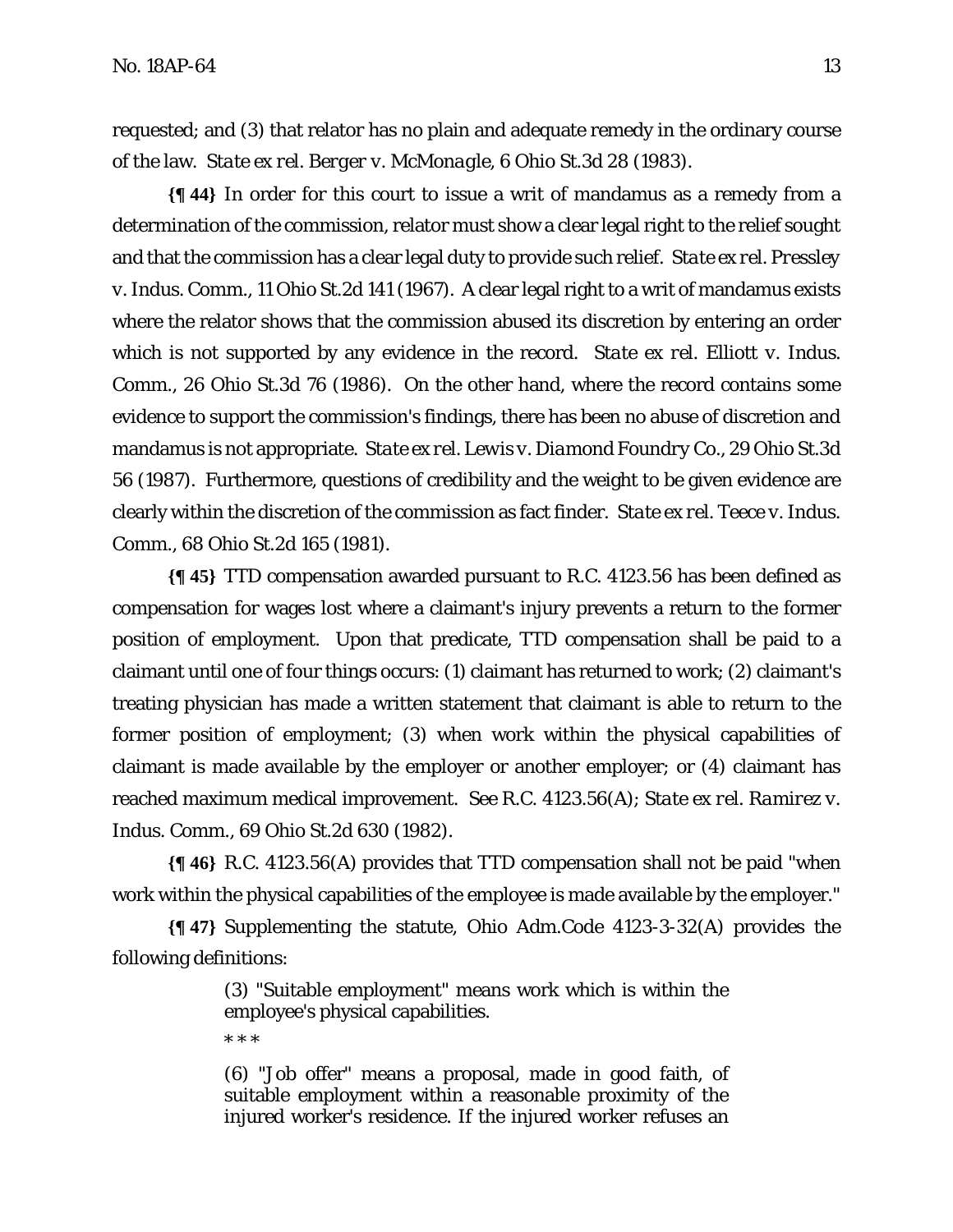oral job offer and the employer intends to initiate proceedings to terminate temporary total disability compensation, the employer must give the injured worker a written job offer at least forty-eight hours prior to initiating proceedings. The written job offer shall identify the position offered and shall include a description of the duties required of the position and clearly specify the physical demands of the job. If the employer files a motion with the industrial commission to terminate payment of compensation, a copy of the written offer must accompany the employer's initial filing.

**{¶ 48}** Relator argues here that it provided claimant with a verbal offer of suitable employment and that her failure to report to work on May 25, 2017 constitutes grounds on which a request for TTD compensation as of that date should be denied. Relator asserts the commission required the job offer be in writing; however, inasmuch as the issue was the initial award of TTD compensation and not the termination thereof, relator argues that a written job offer was not required.

**{¶ 49}** The magistrate finds that relator correctly asserts that a written job offer was not necessary; however, the magistrate still finds the commission did not abuse its discretion in this instance.

**{¶ 50}** Claimant was injured on May 4, 2017. At that time, she began treatment, and she was unable to return to her former position of employment. As such, she met the criteria of R.C. 4123.56 and *Ramirez* for the payment of TTD compensation even though she had not yet applied for same.

**{¶ 51}** On May 18, 2017, PA-C Murray completed a Medco-14 indicating claimant could return to work with restrictions. As indicated in the affidavit provided by Kathy Tracy, relator was on notice that claimant had a doctor's appointment on May 25, 2017, the same day that she was to begin a modified duty assignment which was allegedly within her work restrictions. The affidavit further demonstrates that claimant had concerns about returning to work on May 25, 2017, the day of her doctor's appointment. On May 25, 2017 claimant called and indicated she had taken pain medicine and was not able to drive. She was reminded that her doctor had released her to return to work with restrictions and that if she could not, she should have a conversation with her doctor. Claimant called the next day, May 26, 2017, and indicated she could not come to work because she was in too much pain.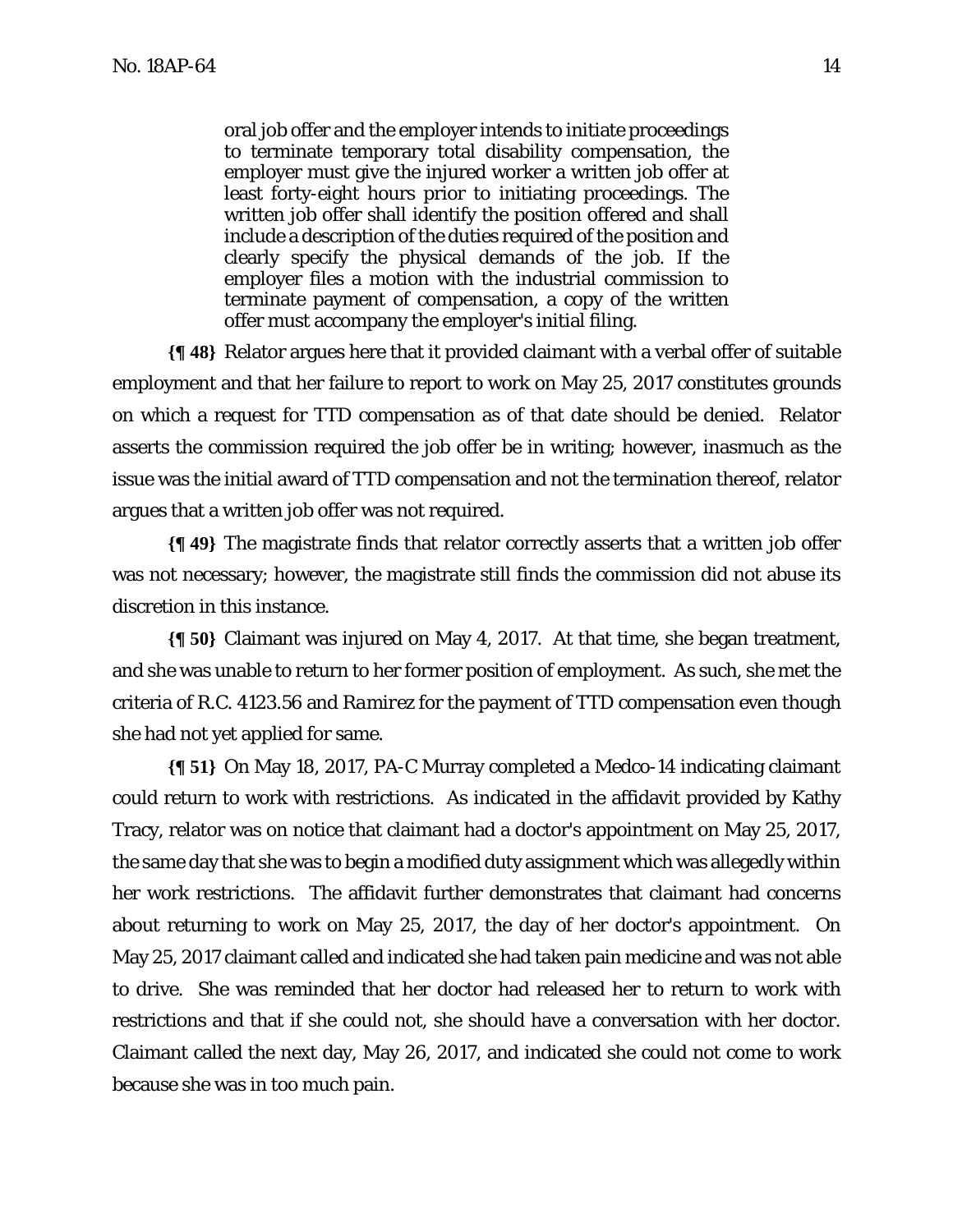**{¶ 52}** Ultimately, Tracy sent a written offer of employment to claimant. Upon review of that written offer, the magistrate specifically notes that it includes the exact language that Dr. Chaillet provided on his May 25, 2017 Medco-14. This language had not been present on the May 18, 2017 Medco-14 provided by PA-C Murray. As such, it is clear that Dr. Chaillet put additional restrictions on claimant's ability to work as of May 25, 2017 and there is nothing in the record to indicate whether the verbal job offer relator offered would have accommodated those additional restrictions. The commission specifically relied on Dr. Chaillet's Medco-14 when it awarded claimant TTD compensation for the closed period. Although the SHO did not discuss the additional restrictions provided by Dr. Chaillet, those differences are nevertheless present.

**{¶ 53}** The magistrate finds two cases from this court to be instructive because they point out the difficulties inherent in verbal offers of employment. First, in *State ex rel. NIFCO v. Woods,* 10th Dist. No. 02AP-1095, 2003-Ohio-6468, Tracey Woods sustained a work-related injury and was released to return to work in a light-duty position not using her left arm. NIFCO called Woods on April 24, 2002 to inform her that a position within the restrictions of her physician was available and that she should return to work on April 25, 2002. Apparently, Woods did not return to work and NIFCO terminated her based on its attendance policy. Thereafter, arguing that Woods had voluntarily abandoned her employment when she had violated a written work rule, this court agreed with the commission's determination to award Woods TTD compensation finding that some of the dates Woods did not report to work were related to the industrial injury. NIFCO argued that the commission abused its discretion in determining that April 25 and 26 occurrence points were industrial related because of the verbal job offer. This court, through its magistrate, disagreed. Specifically:

> Relator further argues that the commission abused its discretion in finding that the missed days on April 25, 2002, April 26, 2002, and May 13, 2002, were related to the industrial injury.

> With respect to April 25, 2002 and April 26, 2002, Nifco points out that its May 14, 2002 termination letter memorializes that claimant was verbally informed on April 24, 2002 that Nifco had a position that met her medical restrictions and to report to work on April 25, 2002. Claimant did not report to work on April 25, 2002 or on April 26, 2002, but instead called in.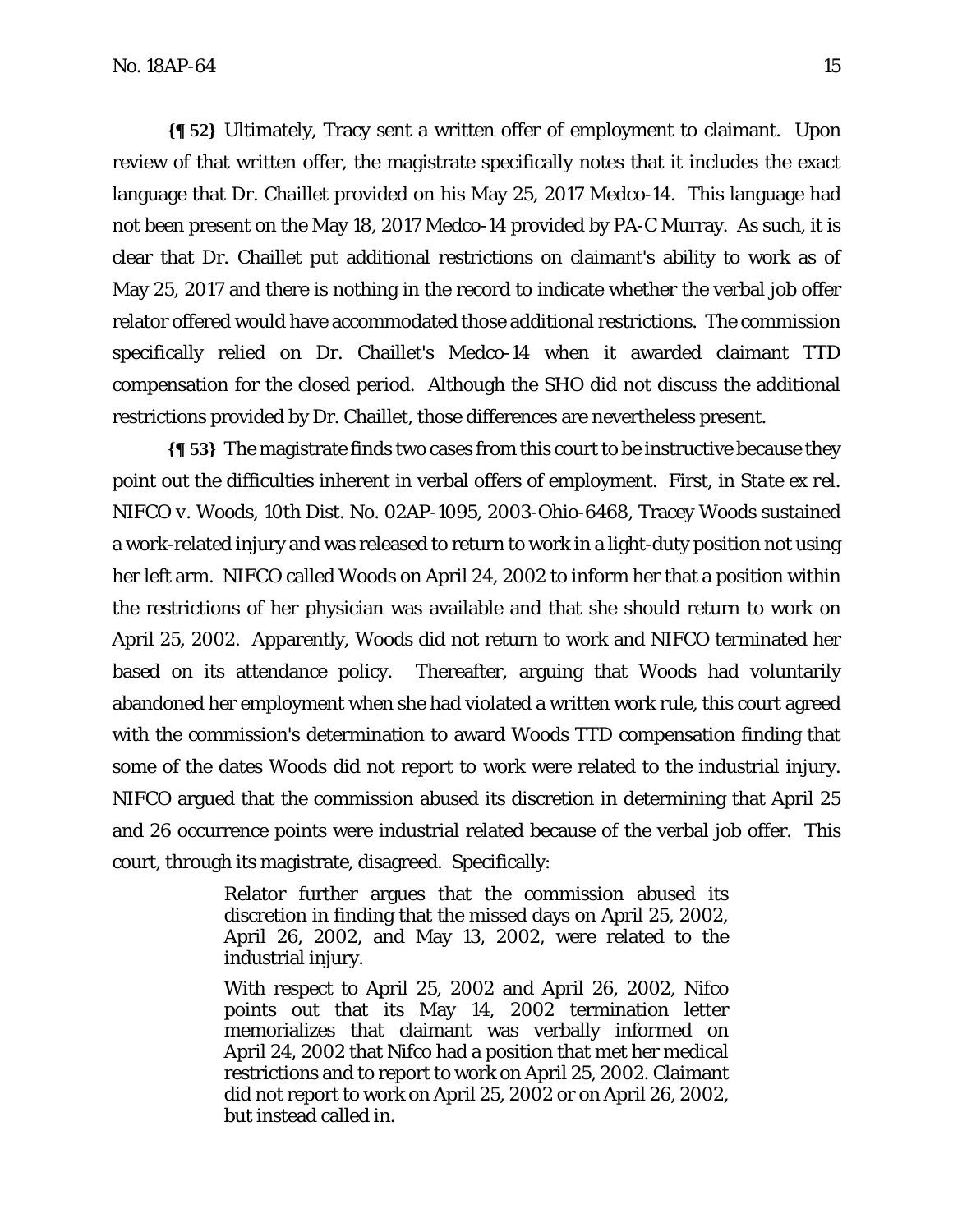Nifco asserts here that the commission abused its discretion in determining that the April 25, 2002 and April 26, 2002 occurrence points were industrially related because Nifco verbally offered claimant alternative employment. Nifco is incorrect.

**{¶ 54}** Ohio Adm.Code 4121-3-32(A)(6) states:

" 'Job offer' means a proposal, made in good faith, of suitable employment within a reasonable proximity of the claimant's residence. If the claimant refuses an oral job offer and the employer intends to initiate proceedings to terminate temporary total disability compensation, the employer must give the claimant a written job offer at least forty-eight hours prior to initiating proceedings. If the employer files a motion with the industrial commission to terminate payment of compensation, a copy of the written offer must accompany the employer's initial filing."

Here, despite claimant's alleged refusal of Nifco's April 24, 2002 verbal job offer, Nifco never gave claimant a written offer. The magistrate recognizes that the commission's job offer rule is written in the context of an employer's motion to terminate TTD compensation. Here, the employer never moved to terminate TTD compensation. Rather, the employer endeavored to preclude the payment of TTD compensation. Nevertheless, Nifco attempts to use evidence of a verbal job offer to, in effect, justify its ultimate termination of employment and a finding that the termination is voluntary so as to preclude the payment of TTD compensation. In the magistrate's view, the written job offer rule effectively precludes Nifco from claiming that its verbal job offer bars the commission from finding that the April 25, 2002 and April 26, 2002 missed days of work were industrially related.

*Id.* at ¶ 104-09.

**{¶ 55}** In *State ex rel. Coxson v. Dairy Mart Stores of Ohio, Inc.,* 90 Ohio St.3d 428 (2002), the commission denied Marlene Coxson her request for TTD compensation on grounds that she had refused her employer's offer of light-duty employment. The *Coxson* court held that the letters offering employment could not be considered offers of suitable employment because (1) the letters did not identify the position offered or describe its duties, and (2) some of the terms used by the employer in its letters were ambiguous or vague.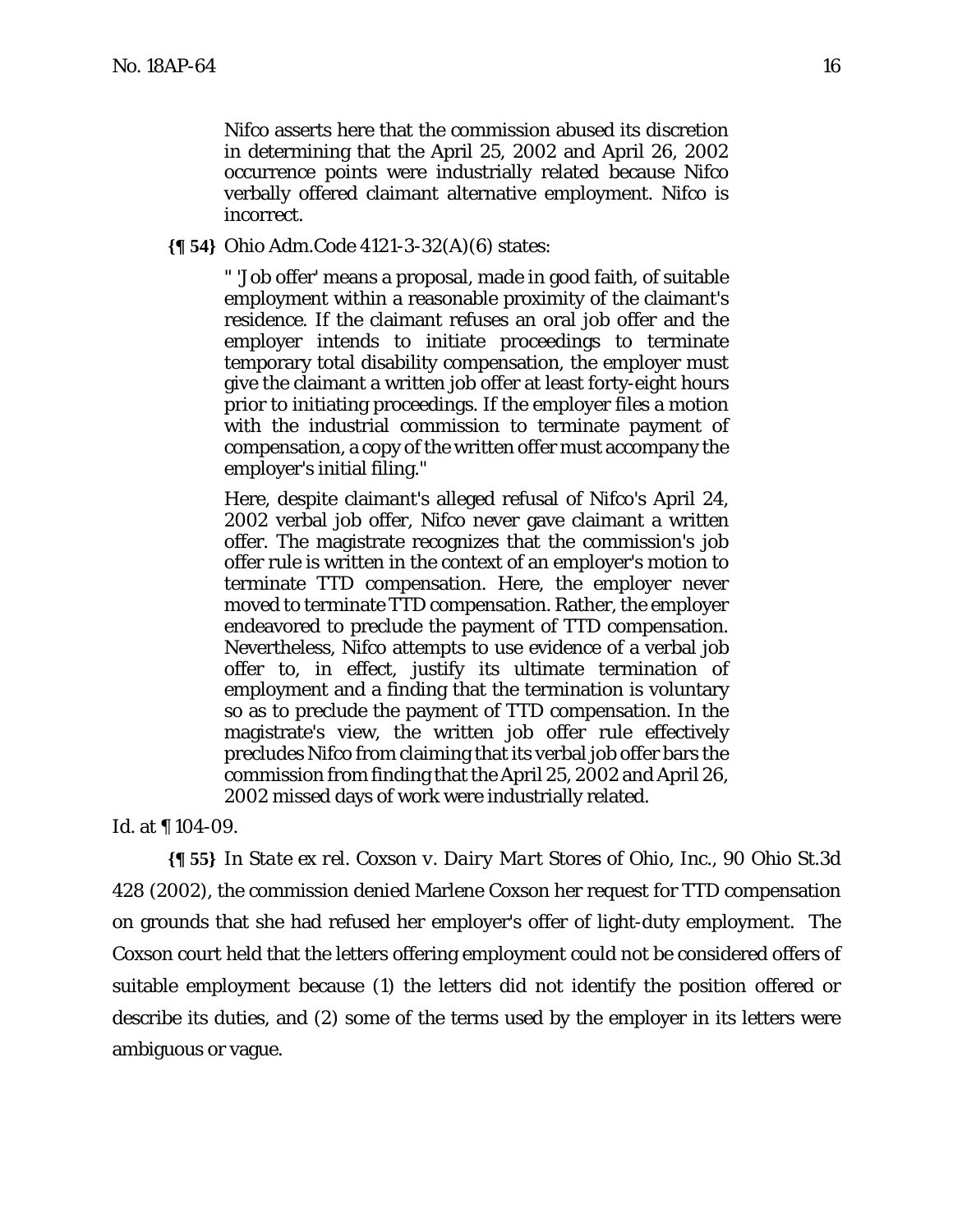**{¶ 56}** The *Coxson* court rejected the employer's position that any deficiencies with the letters was cured by its written promise to "work with the physician to modify jobs within given restrictions or limitations." *Id.* at 433. The *Coxson* court stated:

> The difficulty with accepting this argument is that it essentially legitimizes any job offer – no matter how inappropriate – under the guide of later modification. As noted previously, if a job offer is to be sufficient to stop TTC, it must be clear that the job is indeed within claimant's restrictions.

*Id*.

**{¶ 57}** As can be seen from the above cases, when employers do not provide injured workers with written offers of alleged suitable employment which are specific in terms of responsibilities and restrictions, it is difficult for injured workers to make an assessment. Further, when those offers are verbal only, it is impossible for the commission to review and determine whether or not the offer was for work within the injured worker's restrictions.

**{¶ 58}** Here, neither the commission nor this court can review the verbal offer of employment made to claimant. However, both the commission and this court can see that the written offer of employment specifically included the additional restrictions Dr. Chaillet provided on the May 25, 2017 Medco-14. Because those restrictions were not included on the May 18, 2017 Medco-14, even if relator's verbal job offer had been for suitable employment before claimant saw Dr. Chaillet on May 25, 2017, it may no longer have been suitable after her appointment.

**{¶ 59}** Relator may argue that this court should issue a writ of mandamus any way and remand the matter to the commission for further proceedings to determine whether or not the verbal offer would have complied with the claimant's restrictions. However, as both *NIFCO* and *Coxson* show, without a detailed written offer that specifies the position and the responsibilities and restrictions inherent in the position, it is impossible to determine whether or not it falls within claimant's restrictions. As such, the magistrate finds there is no valid reason to remand this to the commission. Finding that relator has not demonstrated the commission abused its discretion when it awarded claimant TTD compensation for the closed period, it is this magistrate's decision that this court should deny relator's request for a writ of mandamus.